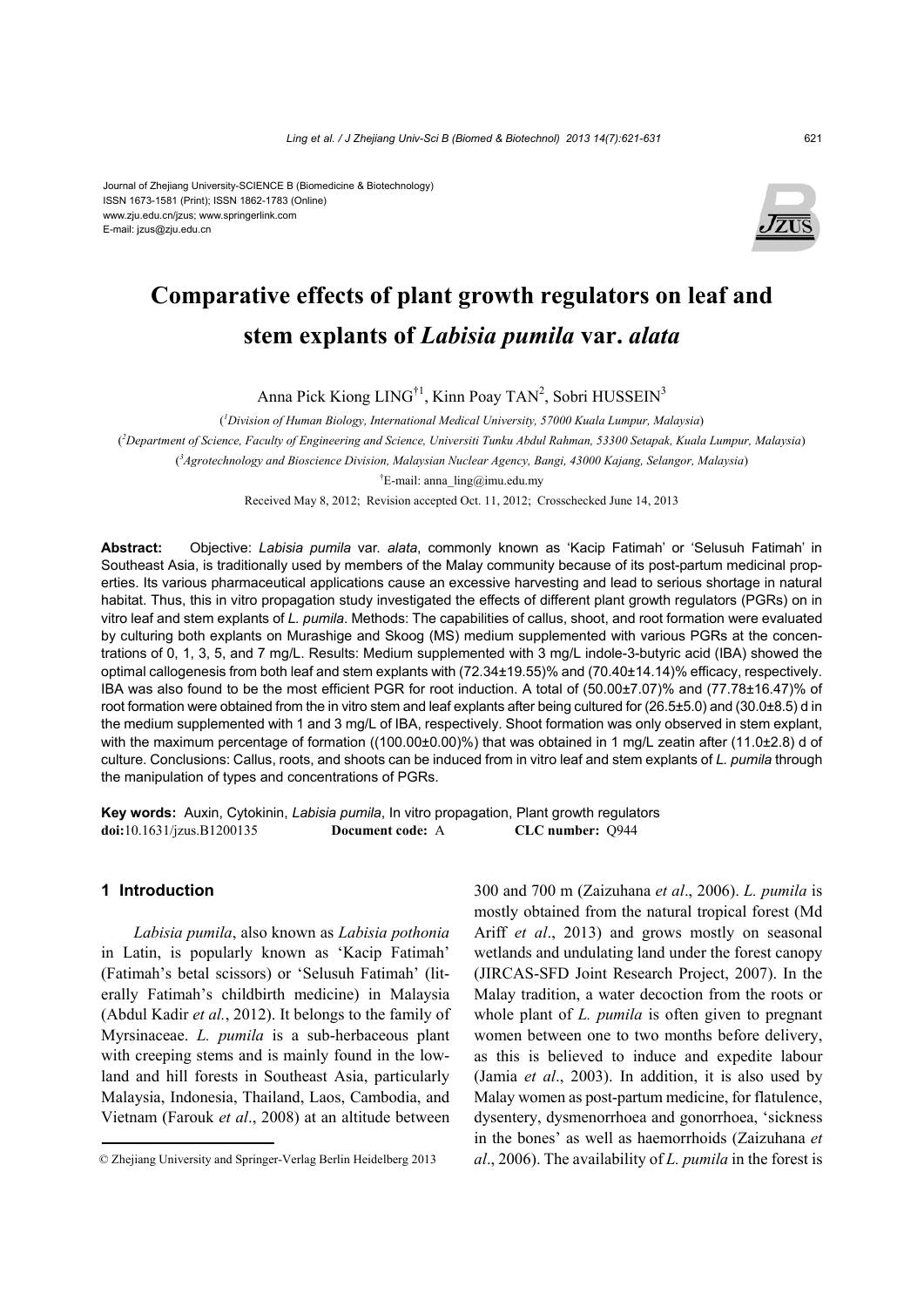becoming scarce due to an increase in market demand, its slow growth rate in its natural habitat and logging activities in the forests (Md Ariff *et al*., 2013). It is anticipated that *L. pumila* will face extinction and severe genetic loss if necessary cultivation steps are not taken. In this case, plant tissue culture techniques may be able to facilitate the large-scale production of valuable clones to avoid further depletion of this species from its natural habitat (Conde *et al*., 2008). Significant features of in vitro propagation are the enormous multiplication capacity in a relatively short time span, the production of healthy and disease-free plants, and the ability to generate propagules throughout the year independent of seasonal changes (Christensen and Sriskandarajah, 2008). Additionally, it is also a useful method to propagate endangered plant species with the purpose of optimizing the time and cost required to aid in preservation (Christensen and Sriskandarajah, 2008). In view of the importance and advantages of plant tissue culture, this study aimed to determine the effects of supplementation of various plant growth regulators (PGRs) on in vitro leaf and stem explants of *L. pumila*.

## **2 Materials and methods**

#### **2.1 Plant materials**

The in vitro leaf and stem explants of *L*. *pumila*  were obtained from plantlets cultured on Murashige and Skoog (1962) medium (MS medium) containing 1 mg/L of benzylamino purine (BAP) (Duchefa, the Netherlands).

#### **2.2 Preparation of medium**

Full strength MS medium was used as the basal medium in all the cultures. The basal medium was supplemented with auxin or cytokinin at the concentrations of 0, 1, 3, 5, and 7 mg/L. A total of 30  $g/L$ sucrose was added and the pH of the medium was adjusted with 0.1 mol/L NaOH or 0.1 mol/L HCl to 5.7±0.1. The medium was then supplemented with 8 g/L of plain agar powder (Copens, Malaysia) and autoclaved at 121 °C, 10342 N/m<sup>2</sup> for 15 min. Then, approximately 25 ml medium was poured into Petri dishes. Meanwhile, to prepare MS medium in culture vials, the plain agar added was dissolved completely

by heating in a microwave for a few minutes. After that, approximately 15 ml of the medium was distributed into the culture vials and covered with aluminium foil prior to autoclaving. After autoclaving, the media were slanted at 45° and stored in the culture room prior to initiation of treatment.

## **2.3 Effects of plant growth regulators**

The leaf explants were cut into squares  $(4 \text{ mm} \times )$ 4 mm) using sterile scalpels. Three explants were placed on the medium and the Petri dish was then sealed with parafilm. As for the stem explants, they were cut approximately into 5 mm in length using sterile scalpels. Explants were then placed on the culture vials containing MS medium supplemented with either indole-3-butyric acid (IBA) (Duchefa, the Netherlands), naphthaleneacetic acid (NAA) (R&M Marketing, UK), zeatin (R&M Marketing, UK), or kinetin (Duchefa, the Netherlands) at 0, 1, 3, 5, and 7 mg/L. All the cultures were then kept in the culture room at  $(25\pm1)$  °C with the photoperiod of 16 h light and 8 h dark. Cultures were observed daily for eight weeks. The effects of auxins on callus development were evaluated based on the day and degree of callus formed, percentage of callus formation as well as the morphology and texture of the callus formed. In addition, the effects of PGRs on shoot and root development were also evaluated based on the percentage and day of shoot and root formation. Additionally, the numbers of roots and shoots formed as well as the length of the longest root or shoot were recorded. The percentages of rooting and shooting for all the explants were calculated after eight weeks of culture. The number of roots per explant was also counted for each culture.

For each treatment, three replicates with three explants were carried out and the experiment was repeated twice. However, due to the limited number of explants, the experiments were carried out in five replicates with one repetition for the in vitro stem explants.

## **2.4 Statistical analysis**

Data collected in the experiments were analyzed using SPSS Version 17.0. The means and the differences within the treatments were compared using one-way analysis of variance (ANOVA). Post hoc Tukey's honestly significant difference (HSD) test was also performed at *P*≤0.05.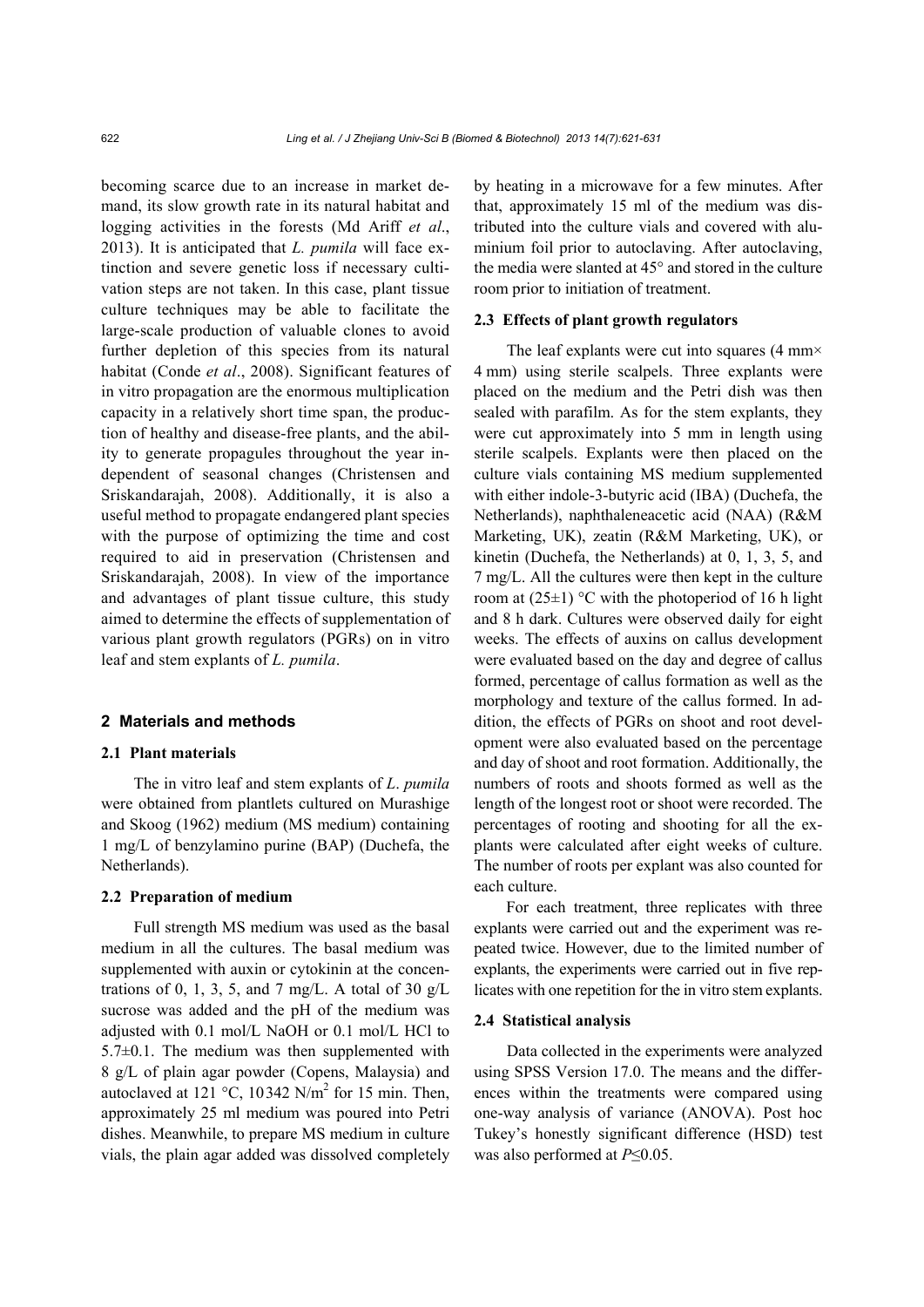## **3 Results and discussion**

## **3.1 Callus induction from in vitro leaf and stem explants**

For the callogenesis from the in vitro leaf explants of *L. pumila*, calli were initiated from the cut margin of the explants in the presence of suitable medium. Among the PGRs tested, only IBA treatments were successful in showing different degrees of callusing whereas NAA, zeatin, and kinetin failed to stimulate any callus formation from the leaf explants. MS medium supplemented with IBA showed the optimal callus induction from the leaf explants (Table 1). The highest percentage of callus formation from the leaf explants was  $(72.34\pm19.55)\%$  in the MS medium supplemented with 3 mg/L of IBA. IBA at the concentrations of 1 and 5 mg/L recorded (66.67 $\pm$ 0.00)% and (33.34±11.16)% of callus initiation, respectively. Leaf explants in 7 mg/L of IBA did not show any response in callus initiation. Hard, compact, and greenish or whitish calli (Fig. 1a) were induced from swollen leaf explants in the treatments of 1, 3, and 5 mg/L.

The results revealed that there was  $(10.00\pm$ 4.71)% of callusing on stem explants of *L. pumila* var. *alata* in basal MS medium which was used as the control (Table 2). The stem explants swelled after one week of culture and yellowish, friable calli were successfully induced from the cut edge of the stem explants after  $(9.5\pm4.5)$  d of culture (Fig. 1b). MS medium supplemented with IBA showed the greatest callus induction in stem explants. The maximum percentage  $((70.40\pm14.14)\%)$  of callus formation was achieved in the MS medium supplemented with 3 mg/L of IBA followed by 1 and 7 mg/L IBA which attained (60.04±0.00)% and (60.00±9.43)% of

**Table 1 Effects of MS medium supplemented with different plant growth regulators (PGRs) at various concentrations on callus formation from the in vitro leaf explants of** *L. pumila* **var.** *alata*

| PGR treatment <sup>*</sup> | Percentage of                  | Day of                 | Morphology and           | Degree of        |
|----------------------------|--------------------------------|------------------------|--------------------------|------------------|
|                            | callus formation $(\% )$       | callus formation       | colour of callus         | callus formation |
| Control                    | $\mathbf{a}$                   | a                      |                          |                  |
| $1 \text{ mg/L}$ IBA       | $66.67 \pm 0.00^b$             | $17.5 \pm 5.0^b$       | Greenish, hard, compact  |                  |
| $3 \text{ mg/L}$ IBA       | $72.34 \pm 19.55^{\mathrm{b}}$ | $17.5 \pm 2.3^{\rm b}$ | Yellowish, hard, compact |                  |
| $5 \text{ mg/L}$ IBA       | $33.34 \pm 11.16^{ab}$         | $9.5 \pm 4.5^{ab}$     | Yellowish, hard, compact |                  |
| 7 mg/L IBA                 | $\mathbf{a}$                   | $-{}^a$                |                          |                  |

\* No callus formation from the in vitro leaf explants in medium supplemented with NAA, kinetin, and zeatin. Degree of callus formation: −, absence of callus; +, poor callusing. Values represent mean±standard deviation (SD) of two replicates per treatment. Mean followed by the same letter in the same column did not differ significantly at *P*≤0.05 according to Tukey's HSD test

**Table 2 Effects of MS medium supplemented with different plant growth regulators (PGRs) at various concentrations on callus formation from the in vitro stem explants of** *L. pumila* **var.** *alata*

| PGR treatment           | Percentage of                 | Day of                       | Morphology and              | Degree of        |
|-------------------------|-------------------------------|------------------------------|-----------------------------|------------------|
|                         | callus formation $(\% )$      | callus formation             | colour of callus            | callus formation |
| Control                 | $10.00 \pm 4.71$ <sup>a</sup> | $9.5 \pm 4.5^{ab}$           | Yellowish, compact, friable | $^{+}$           |
| $1 \text{ mg/L}$ IBA    | $60.04 \pm 0.00^a$            | $20.0 \pm 4.2$ <sup>ab</sup> | Greenish, compact, hard     | $^{++}$          |
| $3$ mg/L IBA            | $70.40 \pm 14.14^a$           | $20.5 \pm 5.0^{ab}$          | Whitish, compact, hard      | $^{+++}$         |
| 5 mg/L IBA              | $50.00 \pm 14.14^a$           | $17.5 \pm 5.7$ <sup>ab</sup> | Light green, compact, hard  | $^{+++}$         |
| $7 \text{ mg/L}$ IBA    | $60.00 \pm 9.43$ <sup>a</sup> | $22.0 \pm 3.8$ <sup>ab</sup> | Greenish, compact, hard     | $++$             |
| $1 \text{ mg/L}$ zeatin | $40.00 \pm 18.86^a$           | $7.0 \pm 3.3^{ab}$           | Greenish, compact, hard     | $+$              |
| $3$ mg/L zeatin         | $40.00 \pm 0.00^a$            | $24.0 \pm 4.9^b$             | Greenish, compact, hard     | $+$              |
| $5 \text{ mg/L}$ zeatin | $\equiv$ <sup>a</sup>         | $\equiv$ <sup>a</sup>        |                             |                  |
| $7 \text{ mg/L}$ zeatin | $\equiv$ <sup>a</sup>         | $-$ <sup>a</sup>             |                             |                  |

\* No callus formation from the in vitro stem explants in medium supplemented with NAA and kinetin. Degree of callus formation: −, absence of callus; +, poor callusing; ++, moderate callusing; +++, good callusing. Values represent mean±standard deviation (SD) of two replicates per treatment. Mean followed by the same letter in the same column did not differ significantly at *P*≤0.05 according to Tukey's HSD test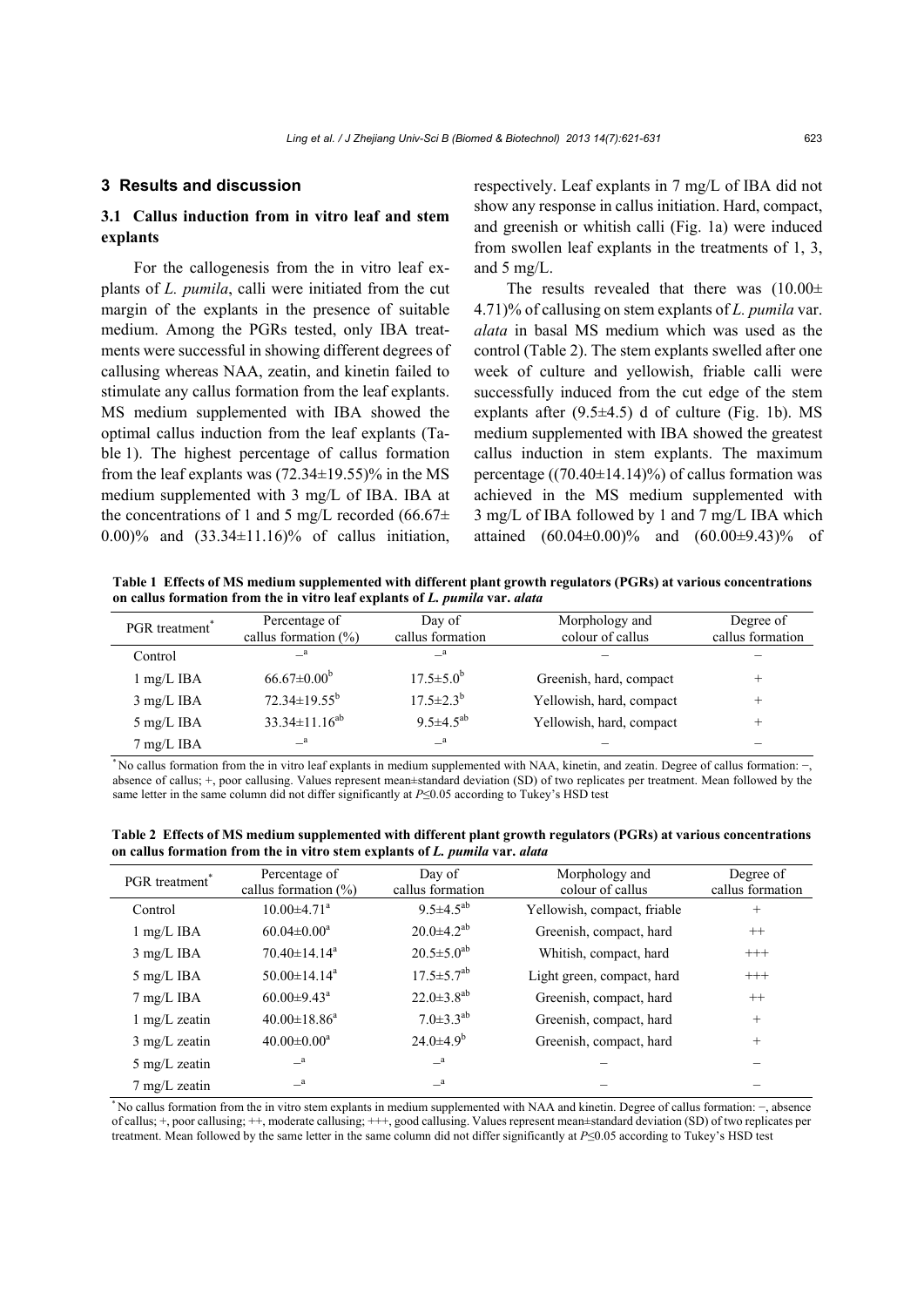

**Fig. 1 Effects of plant growth regulators (PGRs) on leaf and stem explants of** *L. pumila* **after eight weeks of culture** 

(a) Callus induced from leaf explants treated with 5 mg/L IBA; (b) Callus formed in stem explants cultured in basal MS medium; (c) Callus induced from stem explants treated with 3 mg/L IBA; (d) Root formation in leaf explants treated with 5 mg/L IBA; (e) Shoot formation in stem explants treated with 1 mg/L zeatin

callus formation, respectively. Treatment with 5 mg/L IBA showed the earliest callus initiation  $((17.5\pm5.7)$  d) on stem explants with relatively low percentage of callus formation  $((50.00\pm14.14)\%)$  as compared to other IBA treatments. Callus formation was initiated after approximately 20 d of culture from the remaining three concentrations. The calli initiated from swollen stem explants in the medium with 1 and 7 mg/L IBA appeared to be greenish, compact and hard, while

whitish, compact and hard calli were induced from swollen stem explants in the medium with 3 mg/L of IBA (Fig. 1c). Meanwhile, light green, compact and hard calli were observed from the stem explants placed in the medium supplemented with 5 mg/L of IBA. The degree of callus formation from the stem explants placed in the medium supplemented with IBA was higher than that of the calli initiated from the leaf explants.

For the callus induction, an explant is normally cultured on medium containing growth-regulating substances. The in vitro stem explants of *L. pumila*  cultured in the control medium became swollen after three weeks of culture and eventually signs of callus formation were observed in the following week, though with a low frequency of callogenesis. Typically, this was a wound reaction where the mitosis was induced in the cells from the cut surface leading to callus formation (Pérez-Francés *et al*., 1995). In contrast, no sign of callus formation was observed on leaf explants of *L. pumila* in the control medium after eight weeks of cultivation. The leaf explants on the control medium become brown, unhealthy, and eventually died after five weeks of cultivation.

IBA is a synthetic auxin that is used commercially worldwide to initiate root growth in many species (Ludwig-Müller *et al*., 2005). Auxins play an important role in the mobilization of carbohydrates in leaves and upper stem as well as in the increase of their transport to the rooting zone (Husen and Pal, 2007). The induction of adventitious roots of *L. pumila* from both leaf and stem explants was preceded by callus formation in the medium supplemented with IBA. A similar observation was made by Ludwig-Müller *et al*. (2005) on *Arabidopsis* stem segments. Moreover, the low concentration (3 mg/L) of IBA was more efficient in callus induction among the four concentrations tested on both leaf and stem explants. A possible explanation for this result is that the high concentration of IBA in the medium may inhibit callus growth from both leaf and stem explants. A similar viewpoint has been reported by Khalafalla *et al.* (2007) where they noticed that the MS medium supplemented with 1 mg/L IBA promoted rapid growth and produced the highest callusing percentage  $(92.6\%)$  whereas higher concentration  $(2 \text{ mg/L})$  induced lower callusing percentage (80.0%) on *Azadirachta indica* A. Juss. Further results obtained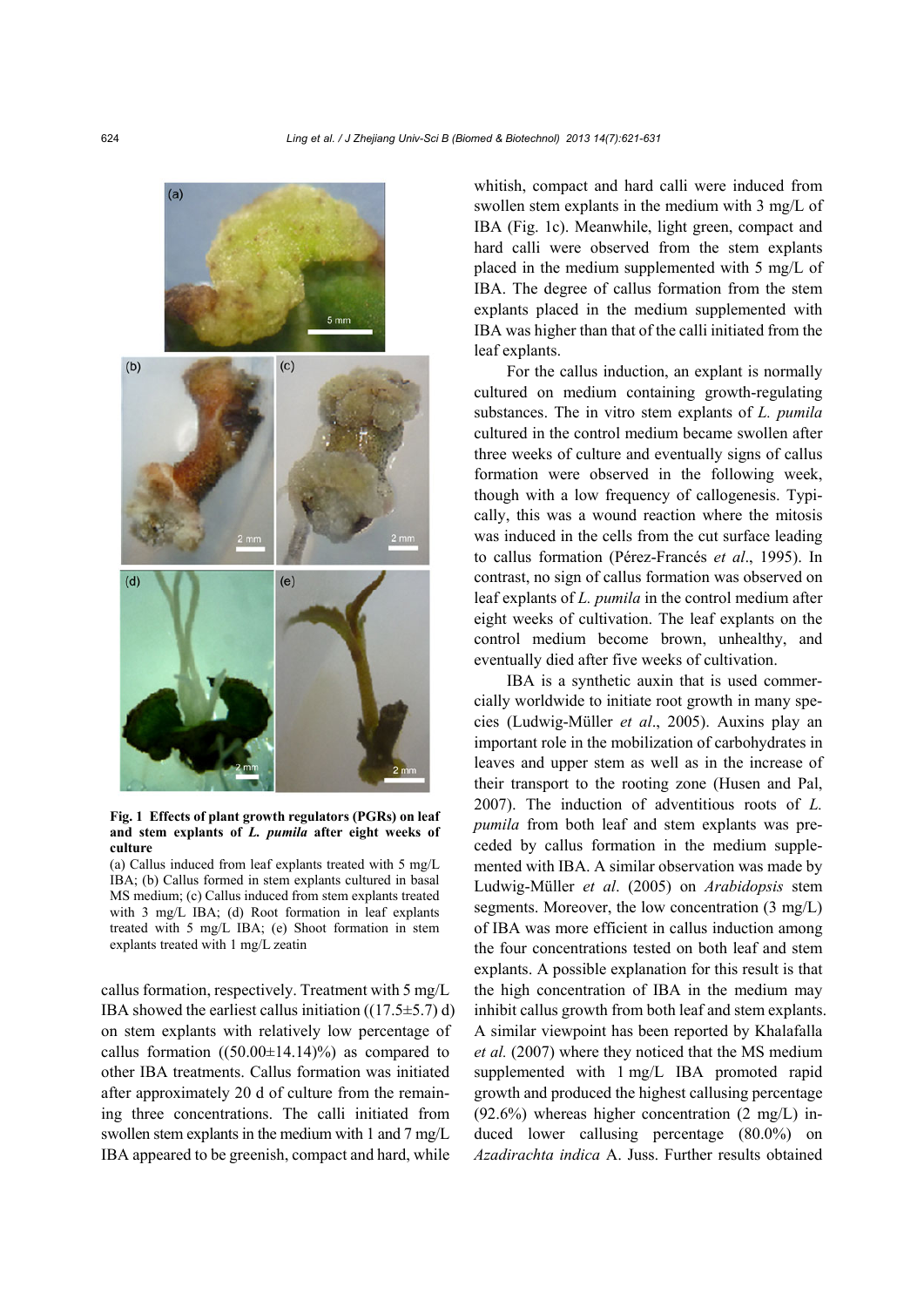indicated that calli were formed from the stem explants in the MS medium supplemented with zeatin. Approximately 40% of the stem explants incubated in the MS medium supplemented with 1 and 3 mg/L of zeatin showed callus initiation. Calli were initiated after  $(7.0\pm3.3)$  and  $(24.0\pm4.9)$  d, respectively, on the medium supplemented with 1 and 3 mg/L of zeatin. As the concentration of zeatin increased, the degree of callus formation decreased. Greenish and compact calli were observed from the edge of the stem, without swelling. There was no callus formation from the stem explants which were cultured in the medium supplemented with 5 and 7 mg/L of zeatin. In short, zeatin showed relatively low percentages of callus induction response as compared to IBA. Zeatin is a naturally occurring cytokinin that was isolated from *Zea mays* and promotes cell division in callus tissue. In addition to functioning as a shoot growth inducer, zeatin also promotes callus growth, as seen in tobacco (Yamada *et al*., 1972). In the present study, both shoot induction and callus formation were induced from the in vitro stem explants of *L. pumila* cultured in medium containing zeatin*.* Cunha and Ferreira (1996) also concluded that several auxins and zeatin promoted the growth of *Euphorbia characias* calli.

# **3.2 Root induction from in vitro leaf and stem explants**

Different explants responded differently to the PGRs. Among the explants used in the present study, leaf explants were found to be the best explants in adventitious root induction. This was demonstrated in terms of higher percentage of rooting, average number of roots formed per explants, and the average length of root formed on MS medium supplemented with auxins at various concentrations. Though roots were successfully induced from the stem explants, the frequency and amount of roots induced were relatively low when compared with the leaf explants. It was observed that, root generation always took place near the cut surface of the basal ends of the leaf and stem explants and roots grew into the air column above the medium. This might be due to the strong polarity in the regeneration of roots (Pierik and Steegmans, 1975).

Among the four types of PGRs used, only auxins (IBA and NAA) were successful in inducing rooting response. Based on the results obtained, the highest percentage  $((77.78\pm 16.47)\%)$  of root induction resulted from leaf explants in the medium supplemented with 3 mg/L IBA. The percentages of root induced from the leaf explants in the medium supplemented with 1, 5, and 7 mg/L IBA were  $(66.67 \pm$ 5.24)%, (27.78±13.10)%, and (6.67±2.62)%, respectively. Meanwhile, the highest percentage of root formation  $((33.34 \pm 15.71)\%)$  among the four different concentrations of NAA tested was recorded in the MS medium supplemented with 1 mg/L NAA. The percentages of root formation from the leaf explants on the medium with 3 and 5 mg/L NAA were  $(22.22 \pm$ 0.00)% and  $(11.11\pm5.24)$ %, respectively. The percentage of root induced from the leaf explants declined as the concentration of NAA increased (Table 3). Data also showed that high concentration (7 mg/L) of NAA inhibited the growth of roots from leaf explants. Roots formed from leaf explants appeared as whitish, strong, and healthy (Fig. 1d).

In the present study, roots were formed directly around the midvein of the leaf explants. This might be due to the presence of cells associated with the leaf veins, which could be readily stimulated by the addition of auxins. The use of leaf explants in tissue culture has the advantage of being a system where phytochromes can be easily manipulated to direct pluripotent cells to a particular cell fate (Nolan *et al*., 2003; Thomas *et al*., 2004; Imin *et al*., 2005). Veinassociated cells are then stimulated to divide in response to auxins and grow distinctive sheet cells that originate from the vein of the leaf explants. These vein-derived cells are procambial-like and function as pluripotent stem cells with a tendency to form root meristems or vascular tissues in response to added auxin (Rose *et al*., 2006). A series of experiments with *Cyclamen persicum* led to the conclusion that an increased density of vascular tissue will increase root regeneration as a result of the level of phytochromes and other metabolites that are present in the leaf midvein (Sreedhar *et al*., 2008). Furthermore, the ability of leaf explants in producing its endogenous auxins might also contribute to the more effective adventitious root formation from the leaf than that of stem explants which lack this ability (Vesperinas, 1998).

Among the four types of PGRs tested, only IBA and NAA were successful in showing a positive rooting response on the stem explants. Among four different concentrations of IBA tested, the highest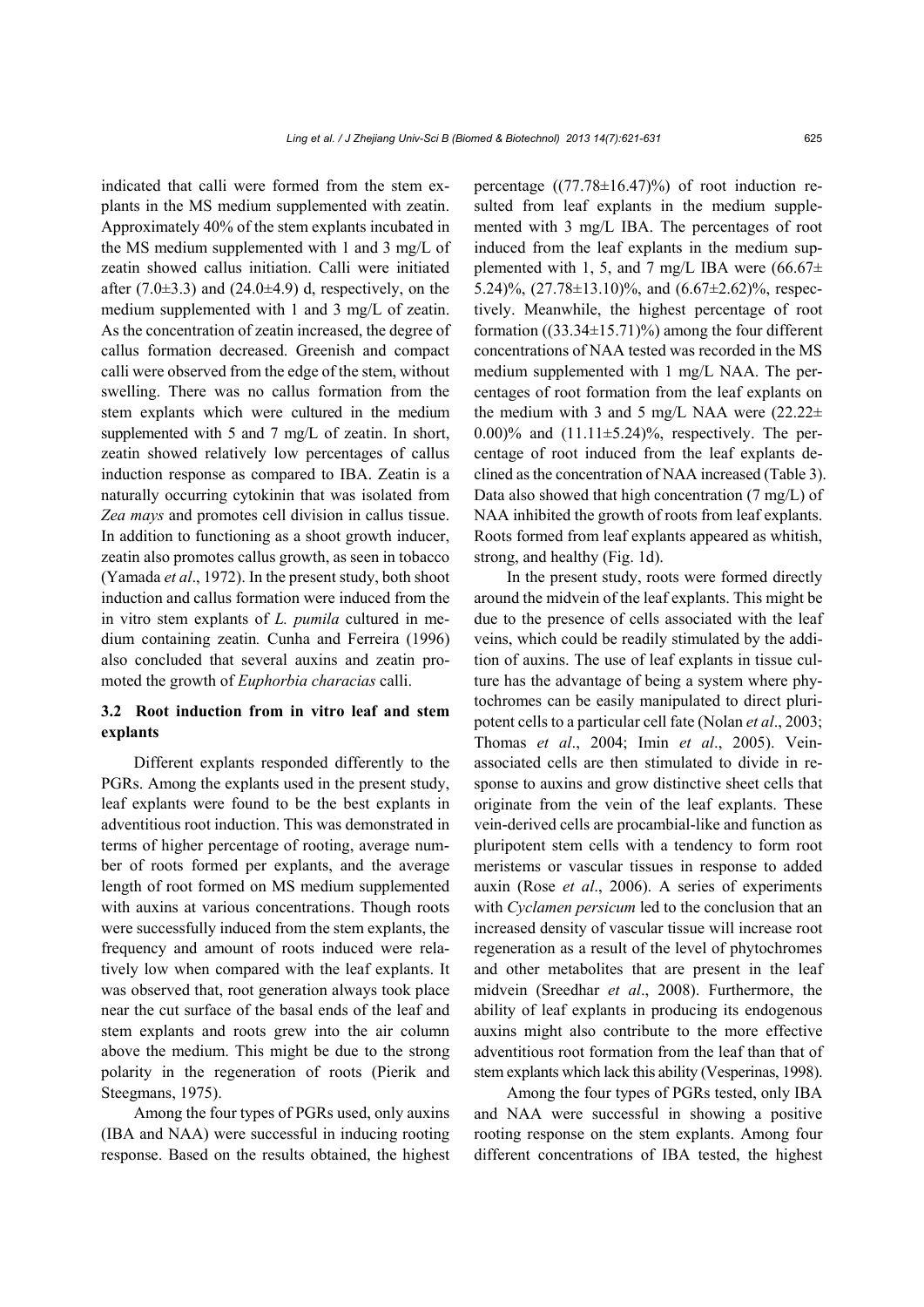percentage  $((50.00\pm7.07)\%)$  of roots was induced from stem explants in the medium supplemented with 1 mg/L IBA (Table 4). The medium supplemented with 3, 5, and 7 mg/L of IBA, achieved  $(30.00\pm$ 7.07)%,  $(10.00\pm4.71)$ % and  $(20.00\pm0.00)$ % of rooting, respectively. The medium with 5 mg/L IBA showed the earliest root initiation  $((15.0\pm7.7)$  d) from the stem explants while around 26 to 28 d were required for the stem explants to induce root growth in the medium supplemented with 1, 3, and 7 mg/L IBA. Roots that were formed in 1 mg/L IBA appeared to be slimmer, yellowish and blackish in color, while roots grown from the medium with 3, 5, and 7 mg/L IBA were stronger and healthier. Apart from IBA, a total of  $(40.00\pm9.43)\%$  of the stem explants in the MS medium containing 1 mg/L NAA also showed rooting response. The percentage of root formation from the stem explants declined as the concentration of NAA increased from 1 to 3 mg/L. Besides that, higher concentrations (5 and 7 mg/L) of NAA inhibited the growth of roots from the stem explants. A significant difference in the percentage of roots formation from the stem explants between IBA and NAA tested at various concentrations was observed based on Tukey's HSD test. At 1 mg/L NAA, a longer period of  $(40.0\pm6.4)$  d was needed to initiate the root from the stem explants as compared to 3 mg/L which only required  $(15.5\pm7.3)$  d. Whitish, strong and healthy roots were formed from the stem explants in the medium with 1 and 3 mg/L of NAA. The longest roots formed from stem explants were  $(0.35\pm0.07)$  cm and  $(0.05\pm$ 0.01) cm long at the concentrations of 1 and 3 mg/L NAA, with  $1.8\pm0.4$  and  $0.5\pm0.2$  roots per explants, respectively.

**Table 3 Effects of MS medium supplemented with different plant growth regulators (PGRs) at various concentrations on root induction from the in vitro leaf explants of** *L. pumila* **var.** *alata*

| PGR treatment <sup>®</sup> | Percentage of<br>root formation $(\% )$ | Day of<br>root formation    | Number of<br>root per explant | Length of<br>root $(cm)$     |
|----------------------------|-----------------------------------------|-----------------------------|-------------------------------|------------------------------|
| Control                    | $\equiv$ a                              | $-{}^a$                     | $\equiv$ a                    | $\equiv$ <sup>a</sup>        |
| $1 \text{ mg/L}$ IBA       | $66.67 \pm 5.24^{ab}$                   | $30.0 \pm 2.8$ <sup>a</sup> | $2.0 \pm 0.1^a$               | $0.89 \pm 0.20$ <sup>a</sup> |
| $3$ mg/L IBA               | $77.78 \pm 16.47^b$                     | $30.0 \pm 4.3$ <sup>a</sup> | $2.0 \pm 0.2^{\text{a}}$      | $1.13 \pm 0.26^a$            |
| $5 \text{ mg/L}$ IBA       | $27.78 \pm 13.10^{ab}$                  | $18.0 \pm 2.8$ <sup>a</sup> | $2.8 \pm 0.4^{\text{a}}$      | $0.62 \pm 0.29$ <sup>a</sup> |
| $7 \text{ mg/L}$ IBA       | $6.67 \pm 2.62$ <sup>ab</sup>           | $27.0 \pm 0.5^{\text{a}}$   | $8.0 \pm 0.9^a$               | $0.68 \pm 0.06^a$            |
| 1 mg/L NAA                 | $33.34 \pm 15.71^{ab}$                  | $8.5 \pm 2.5^{\circ}$       | $2.9 \pm 1.4^{\text{a}}$      | $0.48 \pm 0.23$ <sup>a</sup> |
| 3 mg/L NAA                 | $22.22 \pm 0.00^{ab}$                   | $18.0 \pm 8.5^{\text{a}}$   | $7.0 \pm 0.9^a$               | $0.88 \pm 0.11$ <sup>a</sup> |
| 5 mg/L NAA                 | $11.11 \pm 5.24$ <sup>ab</sup>          | $10.5 \pm 4.9^a$            | $3.0 \pm 1.4^{\circ}$         | $0.25 \pm 0.12^a$            |
| 7 mg/L NAA                 | $\equiv$ a                              | $\equiv$ a                  | $\equiv$ a                    | $\equiv$ <sup>a</sup>        |

\* No root formation from the in vitro leaf explants in medium supplemented with kinetin and zeatin. Values represent mean±standard deviation (SD) of two replicates per treatment. Mean followed by the same letter in the same column did not differ significantly at *P*≤0.05 according to Tukey's HSD test

**Table 4 Effects of MS medium supplemented with different plant growth regulators (PGRs) at various concentrations on root induction from the in vitro stem explants of** *L. pumila* **var.** *alata*

| PGR treatment        | Percentage of                  | Day of                       | Number of                | Length of                     |
|----------------------|--------------------------------|------------------------------|--------------------------|-------------------------------|
|                      | root formation $(\% )$         | root formation               | root per explant         | $root$ (cm)                   |
| Control              | $10.00\pm4.71^{ab}$            | $16.0 \pm 7.53$ <sup>a</sup> | $0.5 \pm 0.2^{\text{a}}$ | $0.50 \pm 0.23$ <sup>ab</sup> |
| $1 \text{ mg/L}$ IBA | $50.00 \pm 7.07^b$             | $26.5 \pm 1.7^a$             | $4.3 \pm 0.2^b$          | $1.12 \pm 0.15^b$             |
| 3 mg/L IBA           | $30.00 \pm 7.07^{ab}$          | $28.0 \pm 6.6^a$             | $2.0 \pm 0.5^{ab}$       | $0.60 \pm 0.07$ <sup>ab</sup> |
| 5 mg/L IBA           | $10.00 \pm 4.71$ <sup>ab</sup> | $15.0 \pm 7.7$ <sup>a</sup>  | $0.5 \pm 0.5^{\text{a}}$ | $0.10 \pm 0.05^{\text{a}}$    |
| 7 mg/L IBA           | $20.00 \pm 0.00^{ab}$          | $28.5 \pm 6.8^a$             | $1.0 \pm 0.0^a$          | $0.30 \pm 0.05^{ab}$          |
| 1 mg/L NAA           | $40.00 \pm 9.43^{ab}$          | $40.0 \pm 6.4^{\circ}$       | $1.8 \pm 0.4^{\text{a}}$ | $0.35 \pm 0.07^{ab}$          |
| 3 mg/L NAA           | $20.00 \pm 3.54^{ab}$          | $15.5 \pm 7.3^{\text{a}}$    | $0.5 \pm 0.2^{\text{a}}$ | $0.05 \pm 0.01^a$             |
| 5 mg/L NAA           | $\equiv$ a                     | $\equiv$ <sup>a</sup>        | $\equiv$ <sup>a</sup>    | $\equiv$ a                    |
| 7 mg/L NAA           | $\mathbf{a}$                   | $\mathbf{a}$                 | $\mathbf{a}$             | $\mathbf{a}$                  |

\* No root formation from the in vitro stem explants in medium supplemented with kinetin and zeatin. Values represent mean±standard deviation (SD) of two replicates per treatment. Mean followed by the same letter in the same column did not differ significantly at *P*≤0.05 according to Tukey's HSD test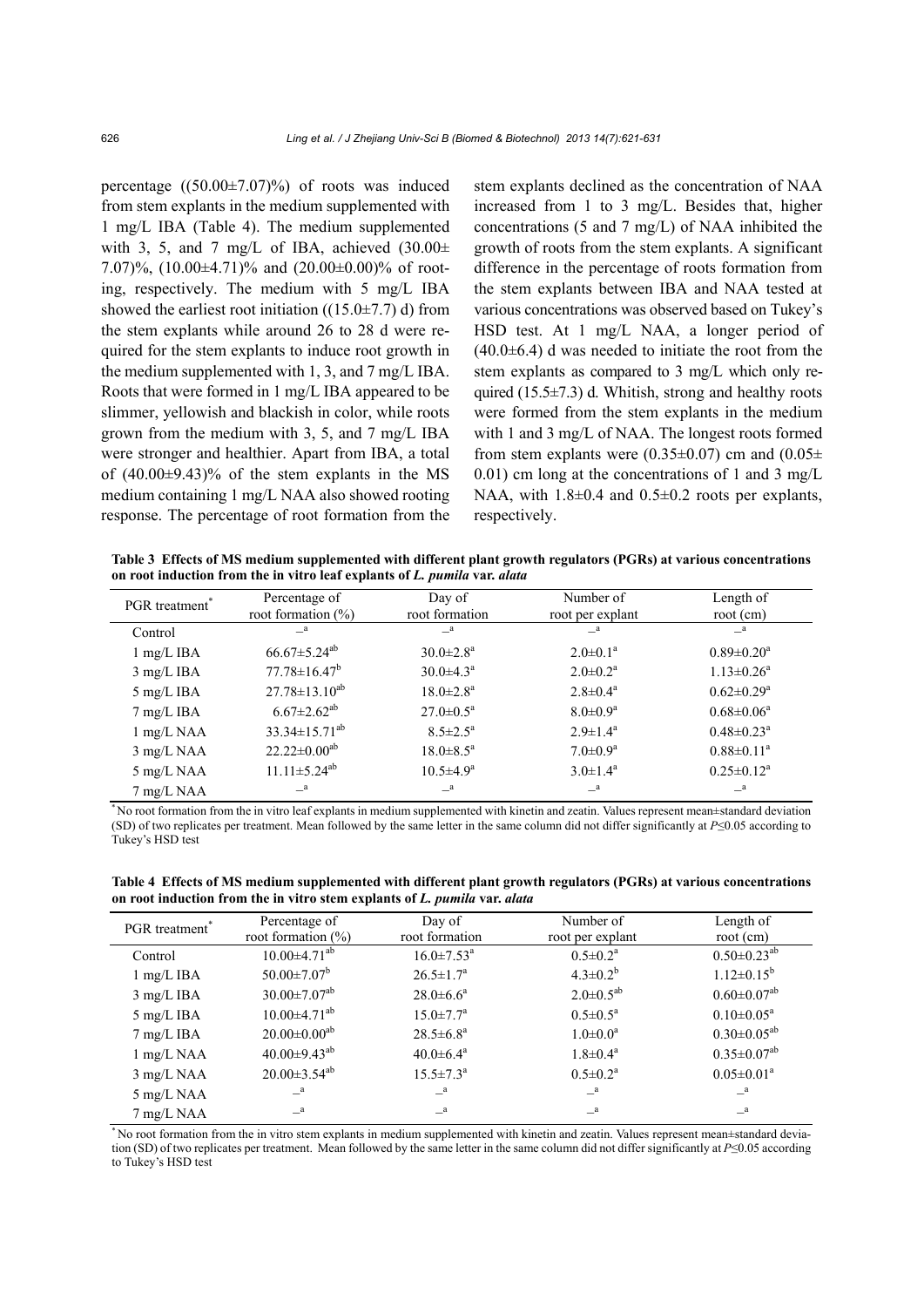Stem explants that showed some degree of rooting could be due to the presence of procambiallike tissue in the structure surrounding the vascular tissue. Although stem explants are capable of inducing adventitious roots, the efficiency of rooting was optimized by using leaf explants. It was found that IBA was a much better PGR in inducing roots from *L. pumila* var. *alata* stem explant compared to NAA. Studies by Marks and Simpson (2000) found that stem explants from in vitro culture could induce root formation when treated with IBA. Similarly, the effect of IBA on root induction has been reported in plants like *Caltropis gigantean* (Sahoo and Chand, 1998) and *Tridax procumbens* (Roy and De, 1990).

IBA has been known as a synthetic auxin for a long time and is the major auxin used commercially for the induction of adventitious roots in stem and leaf cuttings (Srivastava, 2001). IBA is derived from indole acetic acid (IAA) via a chain elongation reaction similar to that found in fatty acid biosynthesis. Besides that, IBA can be converted to IAA after being broken down by peroxisomes through the process of β-oxidation (the same process used to metabolize fatty acids) (Roberts, 2007). Thus, IBA may also be part of the machinery that maintains IAA homeostasis (Srivastava, 2001).

As different concentrations of IBA were applied, different results in rooting efficiency were obtained. It showed that a specific concentration was vital in inducing rooting. In this study, the MS medium supplemented with 3 mg/L IBA demonstrated a better response with the highest percentage of rooting as well as the longest root formation on leaf explants as compared to the other concentrations of IBA tested. Meanwhile, as the concentration of IBA increased from 3 to 7 mg/L, lower rooting efficiency from the leaf explants was observed. This could be explained by the fact that auxins at high concentration may possess herbicidal properties which inhibit the adventitious root induction from leaf explants (Evans *et al*., 2003).

IBA was believed to be the most suitable PGR in inducing roots from leaf explants. This was verified by the higher rooting percentage as well as number of roots formed per explant. Thus, results of this study showed that IBA was more effective than NAA in adventitious root induction from *L. pumila* var. *alata* leaf explants. Khalafalla *et al*. (2009) have similar results in *Vernonia amygdalina*. However, in another study by Leonardi *et al*. (2001), the effects of IBA and NAA on in vitro rooting were similar in *Grevillea rosmarinifolia*. Contrary to this study, Watas *et al*. (1992) reported that NAA was more effective than IBA in promoting root formation in some *Grevillea* species. A similar observation was reported by Cozza *et al*. (1997), where NAA was the best rooting hormone in *Olea europaea*. However, the effect of auxin on adventitious root induction and elongation is highly dependent on the plant type (Nandagopal and Kumari, 2007).

The lower efficiency of NAA in rooting could be explained by the connection between levels of endogenous IAA and adventitious root formation. It might be due to the exogenously applied synthetic auxin (NAA) that has not been efficiently oxidized to IAA for plant cell utilization. Hence, due to inadequate supply of IAA, the explants showed lower ability in root initiation. This was evidenced by Liu and Sanford (1988) who mentioned that endogenous IAA was detected in root explants on media supplemented with NAA. Furthermore, more energy may be needed by the explants to convert the absorbed synthetic NAA from the medium to a natural form of IAA before being used by the explants. This condition could likely explain the low efficiency in root induction on explants placed in medium added with NAA. Consequently, additional energy would be used up and might eventually lead to insufficient energy needed for cell growth and development. Zolman *et al*. (2008) demonstrated that energy is needed in converting NAA to IAA, hence, displaying reduced responses of NAA in root elongation.

#### **3.3 Shoot induction from in vitro stem explants**

Among the explants tested, only stem explants showed shoot formation in the MS medium supplemented with IBA, zeatin, and kinetin. Zeatin and kinetin showed a better shoot induction response as compared to IBA (Table 5). From the observation, shoot formation begins at the cut margin of the stem explant. Explants treated with zeatin showed the best response in shoot induction. A total of 100% of shoot induction was observed in the MS medium containing 1 mg/L of zeatin (Fig. 1e). However, as the concentration of zeatin increased from 1 to 3 and 5 mg/L, there was 20% of decrease on the percentage of shoot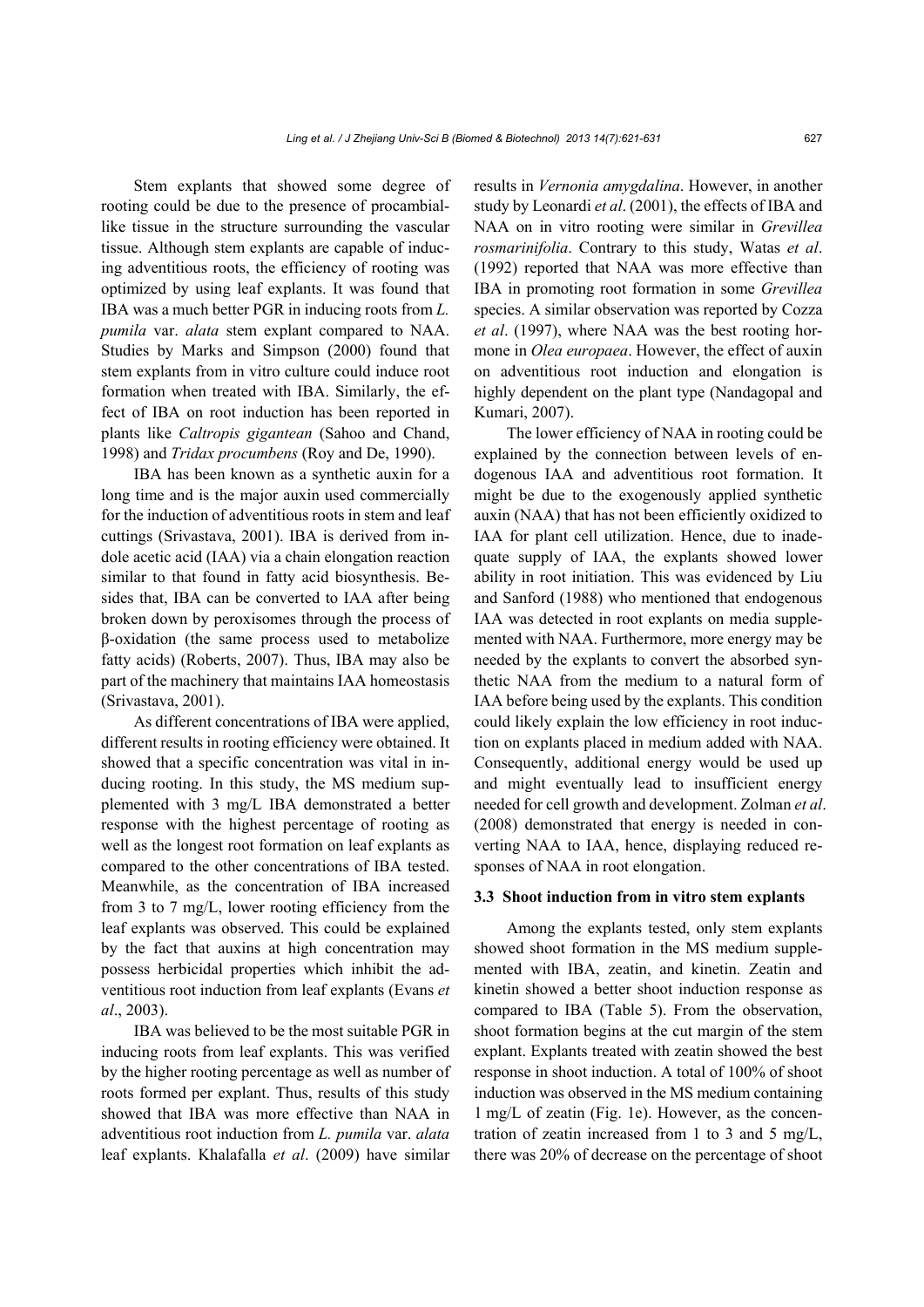| PGR treatment <sup>®</sup> | Percentage of                    | Day of                      | Number of                     | Length of                    |
|----------------------------|----------------------------------|-----------------------------|-------------------------------|------------------------------|
|                            | shoot induction $(\%)$           | shoot initiation            | shoot per explant             | shoot (cm)                   |
| Control                    | $\equiv$ <sup>a</sup>            | $\mathbf{a}$                | $\equiv$ <sup>a</sup>         | $\mathbf{a}$                 |
| 1 mg/L zeatin              | $100.00 \pm 0.00$ <sup>d</sup>   | $11.0 \pm 0.9^a$            | $1.4 \pm 0.3$ <sup>abc</sup>  | $0.63 \pm 0.14^a$            |
| $3$ mg/L zeatin            | $80.00 \pm 7.07$ <sup>d</sup>    | $15.5 \pm 1.1^a$            | $1.8 \pm 0.2$ <sup>abcd</sup> | $0.68 \pm 0.10^a$            |
| $5 \text{ mg/L}$ zeatin    | $80.00 \pm 7.07$ <sup>cd</sup>   | $15.5 \pm 3.1^a$            | $2.3 \pm 0.1^{bcd}$           | $0.36 \pm 0.05^{\text{a}}$   |
| $7 \text{ mg/L}$ zeatin    | 90.00 $\pm$ 3.53 <sup>cd</sup>   | $15.5 \pm 0.7^a$            | $3.3 \pm 0.4$ <sup>de</sup>   | $0.35 \pm 0.04^a$            |
| $1$ mg/L kinetin           | 90.00 $\pm$ 14.14 <sup>cd</sup>  | $17.5 \pm 0.7^a$            | $1.4 \pm 0.1$ <sup>abc</sup>  | $0.70 \pm 0.09^a$            |
| $3$ mg/L kinetin           | $60.00 \pm 7.07$ <sup>bcd</sup>  | $20.0 \pm 1.4^a$            | $1.3 \pm 0.1$ <sup>abc</sup>  | $0.44 \pm 0.03^a$            |
| 5 mg/L kinetin             | $50.00 \pm 4.71$ <sup>abcd</sup> | $18.5 \pm 2.1^a$            | $1.0 \pm 0.0^{ab}$            | $0.43 \pm 0.08^a$            |
| 7 mg/L kinetin             | $20.00 \pm 0.00$ <sup>ab</sup>   | $29.0 \pm 2.8$ <sup>a</sup> | $1.0 \pm 0.0^{ab}$            | $0.30 \pm 0.05^a$            |
| $1 \text{ mg/L}$ IBA       | $-$ <sup>a</sup>                 | $\mathbf{a}$                | $\mathbf{a}$                  | $-$ <sup>a</sup>             |
| $3$ mg/L IBA               | $70.00 \pm 4.71$ <sup>bcd</sup>  | $30.5 \pm 7.8^a$            | $2.8 \pm 0.1$ <sup>ced</sup>  | $0.48 \pm 0.18$ <sup>a</sup> |
| 5 mg/L IBA                 | $40.00 \pm 0.00$ <sup>abc</sup>  | $30.5 \pm 7.8$ <sup>a</sup> | $4.5 \pm 0.2^e$               | $0.10 \pm 0.00^a$            |
| 7 mg/L IBA                 | $-{}^a$                          | $\mathbf{a}$                | $\mathbf{a}$                  | $\mathbf{a}$                 |

**Table 5 Effects of MS medium supplemented with different plant growth regulators (PGRs) at various concentrations on shoot induction from the in vitro stem explants of** *L. pumila* **var.** *alata*

\* No shoot formation from the in vitro stem explants in medium supplemented with NAA. Values represent mean±standard deviation (SD) of two replicates per treatment. Mean followed by the same letter in the same column did not differ significantly at *P*≤0.05 according to Tukey's HSD test

induction to  $(80.00 \pm 7.07)\%$  in both concentrations. Based on the parameters tested in this study, kinetin was found to be a superior PGR in terms of shoot formation stimulation as compared to IBA, though it did not show stimulation similar to that seen with zeatin. The percentage of shoot induction declined as the concentration of kinetin was increased, with the greatest percentage ((90.00±14.14)%) corresponding to the medium supplemented with 1 mg/L kinetin. Among all the concentrations of IBA tested, only 3 and 5 mg/L showed shoot development from the stem explants. A total of  $(70.00\pm4.71)\%$  of the stems cultured in 3 mg/L formed shoots while in 5 mg/L,  $(40.00\pm0.00)\%$  of them formed shoots.

In the present study, stem explants were found to be the most suitable explants in adventitious shoot induction of *L. pumila*. The reason could be that in all mature tissues, cytokinins of zeatin-type were predominant and they were the major translocatable form of hormone in xylem (Nandi *et al*., 1990; Dieleman *et al*., 1997). Thus, formation of adventitious shoot was easier from the stem explants. Zeatin is a naturally occurring isoprenoid cytokinin which exists in two isoforms, *trans*- and *cis*-zeatin (Roberts, 2007). Both isoforms have been found in a wide range of plant species, also indicating a biological function for both forms. Dieleman *et al*. (1997) suggested that zeatin in the xylem might be involved in the onset of axillary bud growth. It was also found to be effective for

shoot initiation in *Vaccinium* species (Reed and Esquivel, 1991), and for shoot proliferation of lingonberry (Debnath and McRae, 2005) and highbush blueberry (Eccher and Noe, 1989).

Zeatin was found to be the best PGR among the other PGRs tested in inducing shoots from the stem explants of *L. pumila*. Similarly, it was evidenced by Molina *et al*. (2007) that zeatin, instead of kinetin, was most effective in shoot formation of *Troyer citrange*. However, the developmental response of the explants to exogenous hormones is related to the hormone concentration in the medium. This might be due to the cells within the same plant having different levels of endogenous PGRs and additional variations in receptor affinity or cellular sensitivity to PGRs (Minocha, 1987). The developmental response could also be affected by the hormone uptake, metabolism and transport within the explant (Auer *et al*., 1999). In this study, 1 mg/L of zeatin was the best cytokinin in inducing shoot growth from the stem explants. However, as the concentration of zeatin increased from 1 to 7 mg/L, the shoot length decreased from  $(0.63\pm0.41)$  cm to  $(0.35\pm0.04)$  cm. This might be due to the high concentration of zeatin that may slow down the growth of the shoot induced by changing the normal morphology of the regenerated plant. Debnath (2008) discovered that a high concentration of zeatin was more effective for the shoot proliferation of highbush blueberry.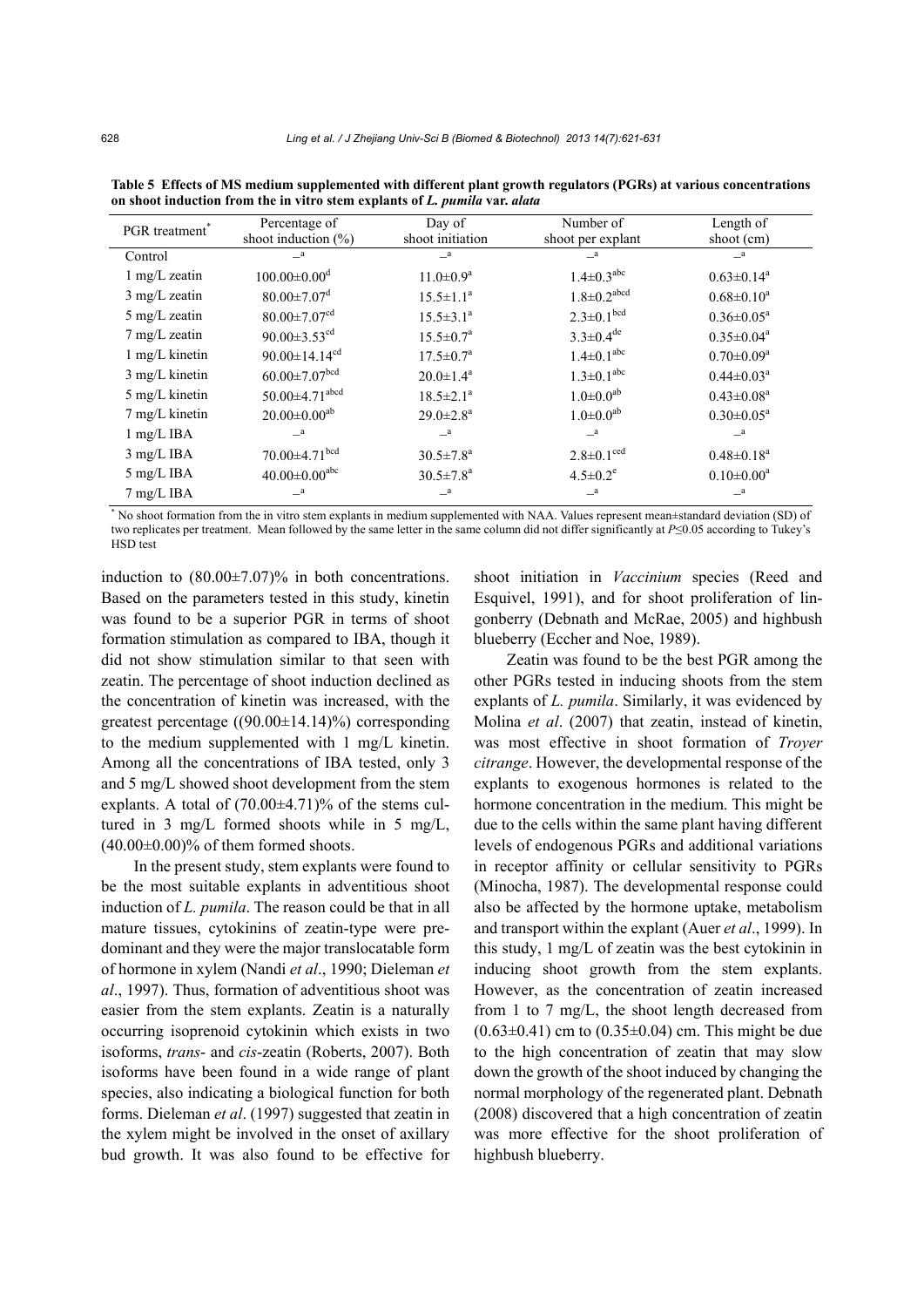In kinetin treatment, a trend of decrease in shooting efficiency as well as in the number of shoot formation per explant was recorded in response to increasing kinetin concentration from 1 to 7 mg/L. Medium containing higher concentration of kinetin may be ascribed to toxic effects and eventually gave rise to the lowest regeneration response (Wang *et al*., 2007). This statement was supported by an earlier study which stated that a low concentration of cytokinin was more effective for inducing shoot growth in *Tridax procumbens* L. (Sahoo and Chand, 1998).

Despite the fact that IBA is an endogenous auxin, IBA did stimulate the initiation of adventitious shoot formation from the stem explants in this study. In plants, cytokinin is usually translocated from root to shoot in the transpiration stream, the uninterrupted stream of water which is taken up by the roots and via xylem vessels (Kuroha and Satoh, 2007). Hence, the presence of endogenous cytokinin in the stem tissues (Nandi *et al*., 1990) with the addition of auxin into the medium might have eventually promoted the formation of shoot from the explants. This was shown by Su *et al*. (2011) who found that a low concentration of auxin combined with cytokinin might aid in shoot initiation. Hence, the ratio of cytokinin to auxin is a critical determinant of organogenesis in plant tissue culture (Xu *et al*., 2008). Aggarwal *et al*. (2010) found that the combination of auxin and cytokinin is effective in inducing shoot from the leaf explant of *Eucalyptus tereticornis.*

## **4 Conclusions**

In the present study, four types of PGRs IBA, NAA, zeatin, and kinetin, were tested on the in vitro leaf as well as stem explants of *L. pumila* var. *alata*. Based on the results, the explants responded differently towards the types of PGRs. Calli were induced in MS medium supplemented with IBA on leaf explants, as well as in MS medium with IBA and zeatin on stem explants. Roots were induced from explants in MS medium supplemented either with IBA or NAA. Meanwhile, MS medium added with IBA, zeatin, and kinetin promoted shoot induction from the stem explants.

## **Compliance with ethics guidelines**

Anna Pick Kiong LING, Kinn Poay TAN, and Sobri HUSSEIN declare that they have no conflict of interest.

This article does not contain any studies with human or animal subjects performed by any of the authors.

#### **References**

- Abdul Kadir, A., Nik Hussain, N.H., Wan Bebakar, W.M., Mohd, D.M., Wan Mohammad, W.M.Z., Hassan, I.I., Shukor, N., Kamaruddin, N.A., Wan Mohd, W.N., 2012. The effect of *Labisia pumila* var. *alata* on postmenopausal women: a pilot study. *Evid. Based Complement. Alternat. Med.*, **2012**:216525. [doi:10.1155/2012/216525]
- Aggarwal, D., Kumar, A., Reddy, M.S., 2010. Shoot organogenesis in elite clones of *Eucalyptus tereticornis. Plant Cell Tiss. Org. Cult*., **102**(1):45-52. [doi:10.1007/s11240- 010-9703-y]
- Auer, C.A., Motyka, V., Březinová, A., Kamínek, M., 1999. Endogenous cytokinin accumulation and cytokinin oxidase activity during shoot organogenesis of *Petunia hybrida*. *Physiol. Plant.*, **105**(1):141-147. [doi:10.1034/j. 1399-3054.1999.105121.x]
- Christensen, B., Sriskandarajah, S., 2008. In vitro culture of *Hibiscus rosa-sinensis* L.: influence of iron, calcium and BAP on establishment and multiplication. *Plant Cell Tiss. Org. Cult.*, **93**(2):151-161. [doi:10.1007/s11240-008-9354-4]
- Conde, P., Sousa, A., Costa, A., Santos, C., 2008. A protocol for *Ulmus minor* Mill. micropropagation and acclimatization. *Plant Cell Tiss. Org. Cult.*, **92**(1):113-119. [doi:10. 1007/s11240-007-9310-8]
- Cozza, R., Turco, D., Bati, C.B., Bitonti, M.B., 1997. Influence of growth medium on mineral composition and leaf histology in micropropagated plantlets of *Olea europaea*. *Plant Cell Tiss. Org. Cult.*, **51**(3):215-223. [doi:10.1023/ A:1005966404642]
- Cunha, A.C.G.D., Ferreira, M.F., 1996. Somatic embryogenesis, organogenesis and callus growth kinetics of flax (*Linum usitatissium* L.). *Plant Cell Tiss. Org. Cult.*, **47**(1):1-8. [doi:10.1007/BF02318959]
- Debnath, S.C., 2008. Zeatin-induced one-step in vitro cloning affects the vegetative growth of cranberry (*Vaccinium macrocarpon* Ait.) micropropagules over stem cuttings. *Plant Cell Tiss. Org. Cult.*, **93**(2):231-240. [doi:10. 1007/s11240-008-9366-0]
- Debnath, S.C., McRae, K.B., 2005. A one-step in vitro cloning procedure for cranberry (*Vaccinium macrocarpon* Ait.): the influence of cytokinins on shoot proliferation and rooting. *Small Fruits Rev.*, **4**(3):57-75. [doi:10.1300/ J301v04n03\_05]
- Dieleman, J.A., Verstappen, F.W.A., Nicander, B., Kuiper, D., Tillberg, E., Tromp, J., 1997. Cytokinins in *Rosa hybrida*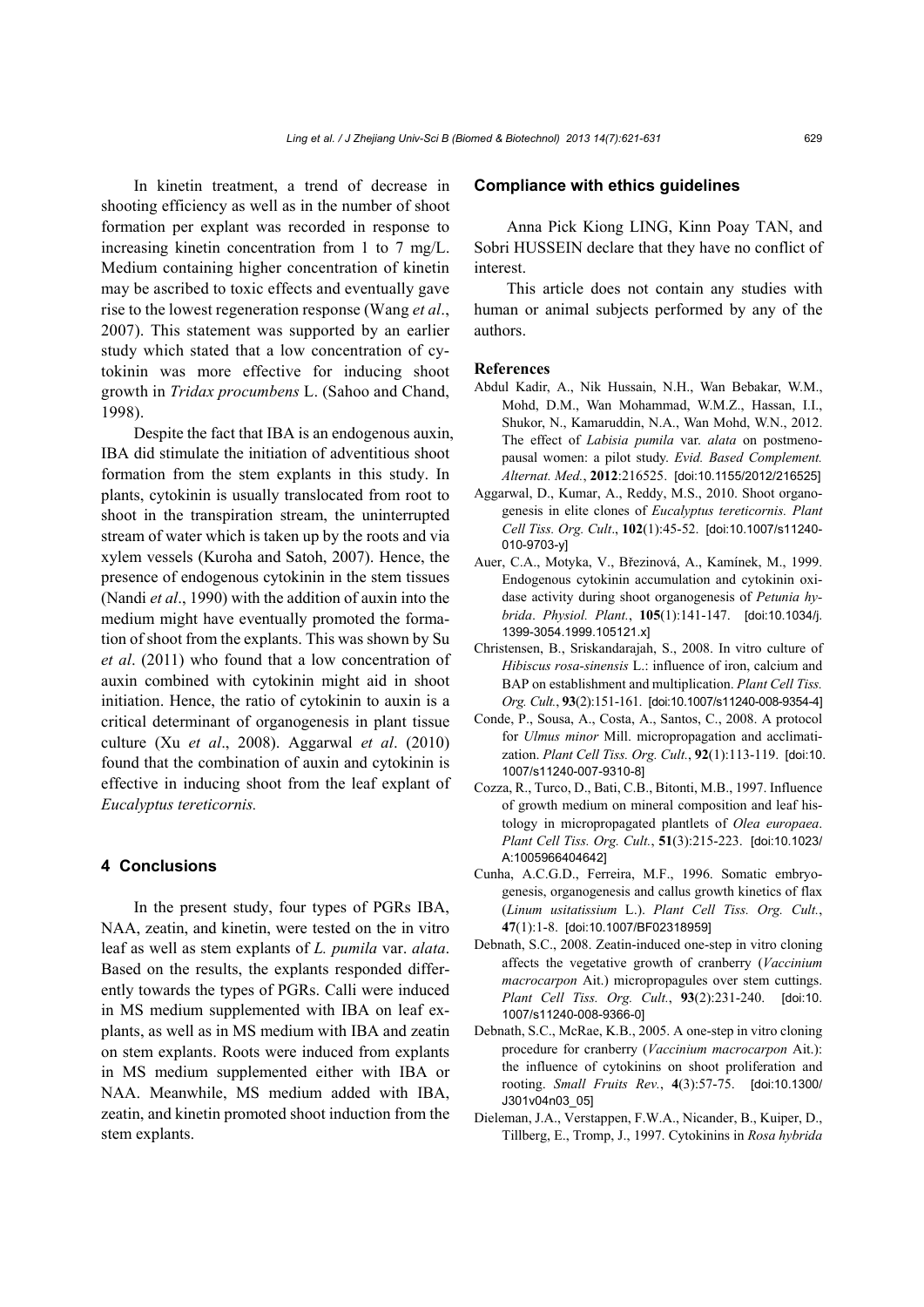in relation to bud break. *Physiol. Plant.*, **99**(3):456-464. [doi:10.1111/j.1399-3054.1997.tb00560.x]

- Eccher, T., Noe, N., 1989. Comparison between 2iP and zeatin in the micropropagation of highbush blueberry (*Vaccinium corymbosum*). *Acta Hort.*, **241**:185-190.
- Evans, D.E., Coleman, J.O.D., Kearns, A., 2003. Callus Cultures. *In*: Basics Plant Tissue Culture. BIOS Scientific Publishers, New York, p.63-67.
- Farouk, A.E., Nawi, M.N., Hassan, S., 2008. Antibacterial peptides from *Euycoma longifolia* (Tongkat Ali) and *Labisia pumila* (Kacip Fatimah) leaves in Malaysia. *Sci. Brun.*, **9**:55-63.
- Husen, A., Pal, M., 2007. Metabolic changes during adventitious root primordium development in *Tectona grandis*  Linn. f. (teak) cuttings as affected by age of donor plants and auxins (IBA and NAA) treatment. *New Forests*, **33**(3):309-323. [doi:10.1007/s11056-006-9030-7]
- Imin, N., Nizamidin, M., Daniher, D., Nolan, K.E., Rose, R.J., Rolfe, B.G., 2005. Proteomic analysis of somatic embryogenesis in *Medicago truncatula* explant cultures grown under 6-benzylaminopurine and 1-naphthaleneacetic acid treatments. *Plant Physiol.*, **137**(4):1250-1260. [doi:10. 1104/pp.104.055277]
- Jamia, A.J., Houghton, P.J., Milligan, S.R., Ibrahim, J., 2003. The oestrogenic and cytotoxic effects of the extracts of *Labisia pumila* and *Labisia pumila* var. *pumila* in vitro*. J. Sains Kesihatan Malaysia*, **1**:53-60.
- JIRCAS-SFD Joint Research Project, 2007. Agroforestry Approach to the Rehabilitation of Tropical Lands by Using Nurse Trees*.* JIRCAS-Sabah Forestry Department (SFD), Malaysia.
- Khalafalla, M.M., Gaali, E.E.I., Abbas, F.M., Ali, H.A., 2007. Neem (*Azadirachta indica* A. Juss) callus induction and its larvaecidal activity against *Anopheles mosquito*. *Int. J. Biotechnol. Biochem.*, **3**(1):85-94.
- Khalafalla, M.M., Daffalla, H.M., El-Shemy, H.A., Abdellatef, E., 2009. Establishment of in vitro fast-growing normal root culture of *Vernonia amygdalina*—a potent African medicinal plant. *Afr. J. Biotechnol.*, **8**(2):5952-5957.
- Kuroha, T., Satoh, S., 2007. Involvement of cytokinins in adventitious and lateral root formation. *Plant Root*, **1**:27-33. [doi:10.3117/plantroot.1.27]
- Leonardi, C., Ruggen, A., Malfa, S.I., 2001. Hormone effects on in vitro proliferation and rooting of *Grevillea* explants. *Sci. Hort.*, **90**(3-4):335-341. [doi:10.1016/S0304-4238 (01)00228-X]
- Liu, Z.R., Sanford, J.C., 1988. Plant regeneration by organogenesis from strawberry leaf and runner tissue. *HortScience*, **23**:1056-1059.
- Ludwig-Müller, J., Vertocnik, A., Town, C.D., 2005. Analysis of indole-3-butyric acid-induced adventitious root formation on *Arabidopsis* stem segments. *J. Exp. Bot.*, **56**(418):2095-2105. [doi:10.1093/jxb/eri208]
- Marks, T.R., Simpson, S.E., 2000. Rhizogenesis in *Forsythia intermedia* and *Syringa vulgaris*: application of a simple internode experimental system. *Plant Cell Rep.*, **19**(12): 1171-1176. [doi:10.1007/s002990000264]
- Md Ariff, F.F., Hashim, S.S., Haja, M., Osman, M., 2013. An assessment of genetic relationship among superior accessions of *Labisia pumila* analyzed by amplified fragment length polymorphism (AFLP) markers. *Open Sci. Reposit. Agric.*, e70081945. [doi:10.7392/Agriculture. 70081945]
- Minocha, S.C., 1987. Plant Growth Regulators and Morphogenesis in Cell and Tissue Culture of Forest Trees. *In*: Cell and Tissue Culture in Forestry. Martinus Nijhoff Publisher, Dordrecht, p.50-66. [doi:10.1007/978-94- 017-0994-1\_4]
- Molina, R.V., Castello, S., Luis, G.A., Guardiola, J.L., 2007. Light cytokinin interaction in shoot formation in epicotyl cuttings of *Troyer citrangr* cultured in vitro. *Plant Cell Tiss. Org. Cult.*, **89**(2-3):131-140. [doi:10.1007/s11240- 007-9221-8]
- Murashige, T., Skoog, F., 1962. A revised medium for rapid growth and bioassays with tobacco tissue cultures. *Physiol. Plant.*, **15**(3):473-497. [doi:10.1111/j.1399-3054. 1962.tb08052.x]
- Nandagopal, S., Kumari, R.B.D., 2007. Effectiveness of auxin induced in vitro root culture in chicory. *J. Cent. Eur. Agric.*, **8**(1):73-80.
- Nandi, S.K., de Klerk, G.J.M., Parker, C.W., Palni Nandi, L.M.S., 1990. Endogenous cytokinin levels and metabolism of zeatin riboside in genetic tumour tissue and non-tumorous tissues of tobacco. *Physiol. Plant*., **78**(2):197-204. [doi:10.1111/j.1399-3054.1990.tb02081.x]
- Nolan, K.E., Irwanto, R.R., Rose, R.J., 2003. Auxin up-regulates MtSERK1 expression in both *Medicago truncatula* root-forming and embryogenesis cultures. *Plant Physiol.*, **133**(1):218-230. [doi:10.1104/pp.103. 020917]
- Pérez-Francés, J.F., Valdés, F., Msrtín, R., 1995. Callus induction and culture from explants of *Erysimum scoparium* in a growth regulator-free medium. *Plant Cell Tiss. Org. Cult.*, **43**(3):223-228. [doi:10.1007/BF000 39948]
- Pierik, R.L.M., Steegmans, H.H.M., 1975. Analysis of adventitious root formation in insolated stem explants of *Rhododendron*. *Sci. Hort.*, **3**(1):1-20. [doi:10.1016/0304-4238 (75)90031-X]
- Reed, B.M., Esquivel, A.A., 1991. The used of zeatin to initiate in vitro cultures of *Vaccinium* species and cultivars. *HortScience*, **26**:1320-1322.
- Roberts, K., 2007. Auxin. *In*: Handbook of Plant Science. John Wiley & Sons Ltd., USA, p.352-360.
- Rose, R.J., Wang, X.D., Nolan, K.E., Rolfe, B.G., 2006. Root meristems in *Medicago truncatula* tissue culture arise from vascular-derived procambial-like cells in a process regulated by ethylene. *J. Exp. Bot.*, **57**(10):2227-2235. [doi:10.1093/jxb/erj187]
- Roy, A.T., De, D.N., 1990. Tissue culture and plant regeneration from immature embryo explants of *Calotropis gigantean* (L.) R. Br. *Plant Cell Tiss. Org. Cult.*, **20**:229-233. [doi:10.1007/BF00041886]
- Sahoo, Y., Chand, P.K., 1998. In vitro multiplication of a